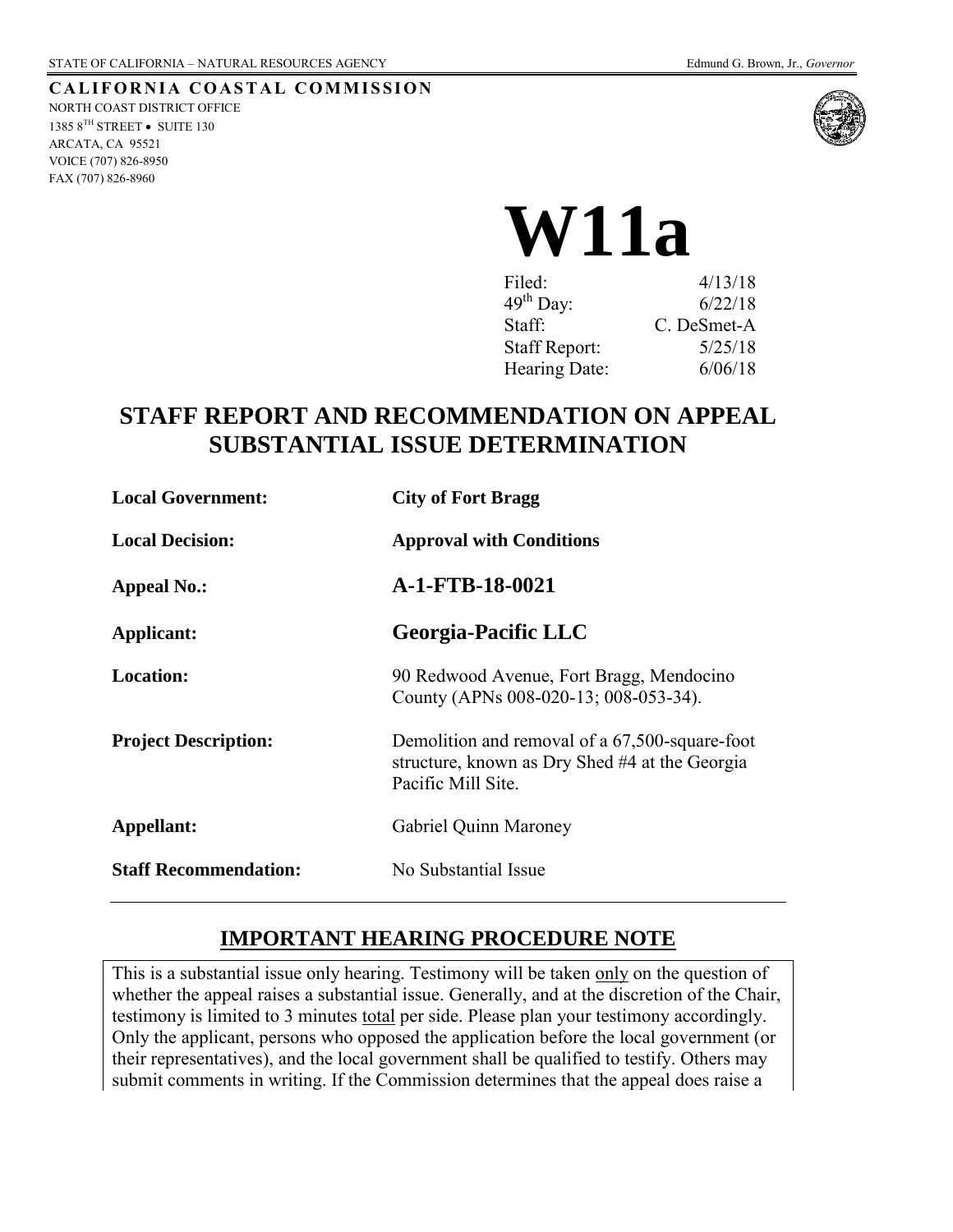substantial issue, the *de novo* phase of the hearing will occur at a future Commission meeting during which it will take public testimony.

## **SUMMARY OF STAFF RECOMMENDATION**

Staff recommends that the Commission, after public hearing, determine that NO SUBSTANTIAL ISSUE exists with respect to the grounds on which the appeal has been filed.

The approved project consists of the demolition and removal of the above-ground portions of a 67,500-square-foot structure, known as Dry Shed #4, at the former Georgia Pacific Mill site in Fort Bragg. – All of the structure's foundations would be left in place.

The appeal raises four contentions: (1) the approved project is inconsistent with the historic resource protection policies of the certified LUP; (2) the project approval does not adequately protect adjacent park and recreation areas; (3) the approved demolition of the building is inconsistent with the land use and zoning designation; and (4) the City's findings and conditions of approval are inconsistent with the legislative findings and declarations of the Coastal Act (Section 30001(d)) because the structure to be demolished is essential to the economic and social well-being in the area.

Staff believes the first contention regarding inconsistency of the approved demolition with the historical resource protection policies of the LCP does not raise a substantial issue because the City's determination that the structure did not qualify for the various types of historic protection is supported by evidence in the record.

Staff believes the second contention regarding the protection of adjacent park and recreation areas does not raise a substantial issue because: (a) the building to be demolished is located at least one-quarter of a mile away from the California Coastal Trail, (b) the demolition work will only require approximately eight weeks to complete, and (c) conditions of approval will avoid impacts to use of the trail by requiring measures to control dust, contain runoff, and properly handle and dispose of hazardous materials and waste.

Staff believes the third contention regarding inconsistency of the approved demolition with the applicable land use designation does not raise a substantial issue because the approved demolition will not introduce new uses inconsistent with the Timber Resources Industrial land use plan designation and zoning district and the designation and zoning does not mandate that existing structures and uses be maintained.

Staff believes the final contention regarding the alleged inconsistency of the approved project with Section 30001(d) of the Coastal Act does not raise valid grounds for appeal, as the contention does not raise an issue of consistency with the certified LCP or the public access policies of Chapter 3 of the Coastal Act.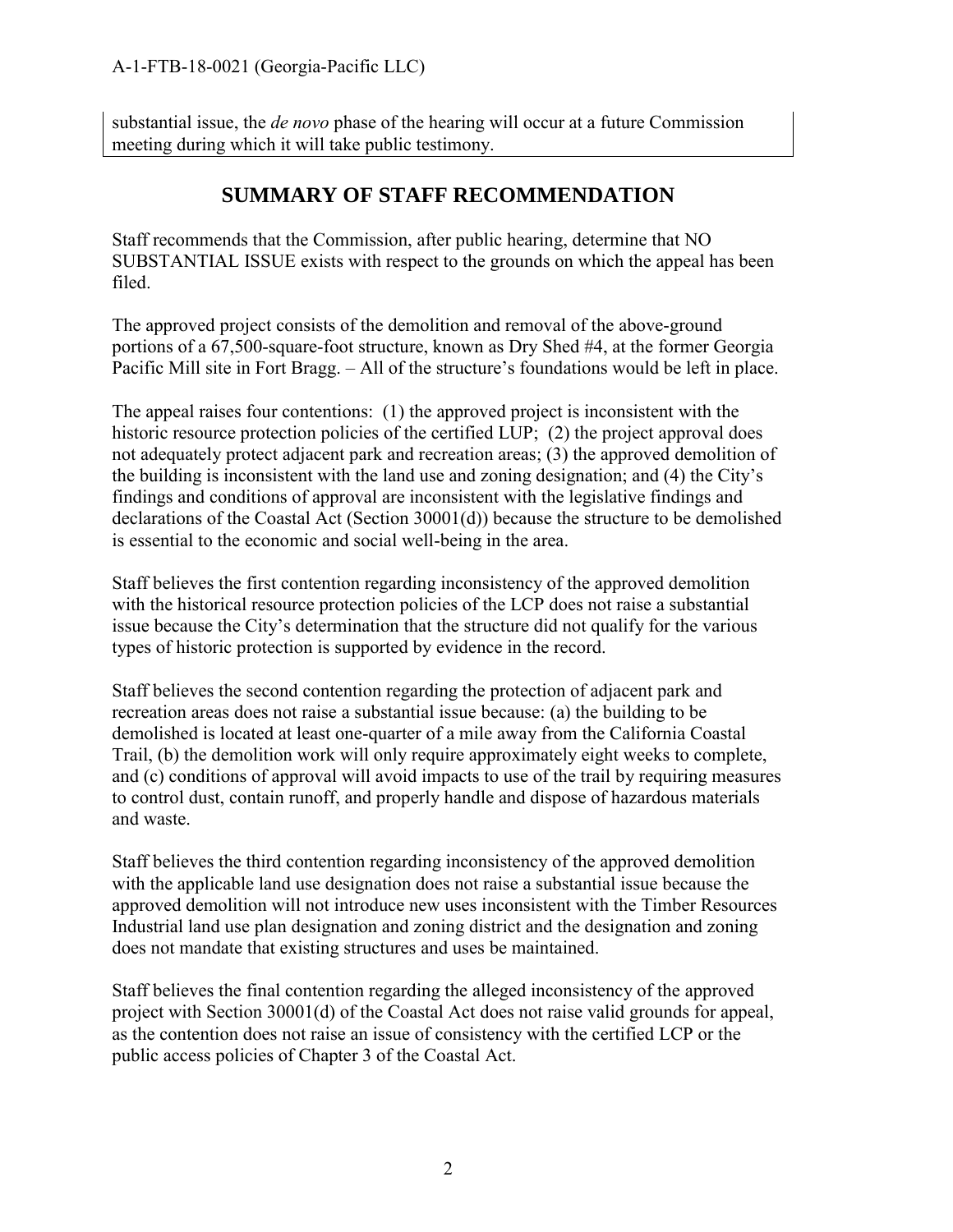Lastly, the Applicant has provided the Commission with correspondence noting that the Commission *may not deny* a CDP to demolish a structure unless it finds that retention of that structure is feasible. (Coastal Act section 30612). However, this Commission hearing involves only whether the appeal of the City's *approval* of the demolition raises a substantial issue. If the Commission agrees with Commission staff's recommendation that the appeal of the local action raises no substantial issue, the local approval will become effective. The analysis required by Coastal Act section 30612 will only become relevant if the Commission finds substantial issue and considers the application de novo at a future hearing.

Commission staff recommends that the Commission find that the appeal raises **NO substantial issue** regarding conformance of the approved development with the policies of the City's certified LCP and the public access polices of the Coastal Act.

The motion to adopt the Staff Recommendation of No Substantial Issue is found on Page 4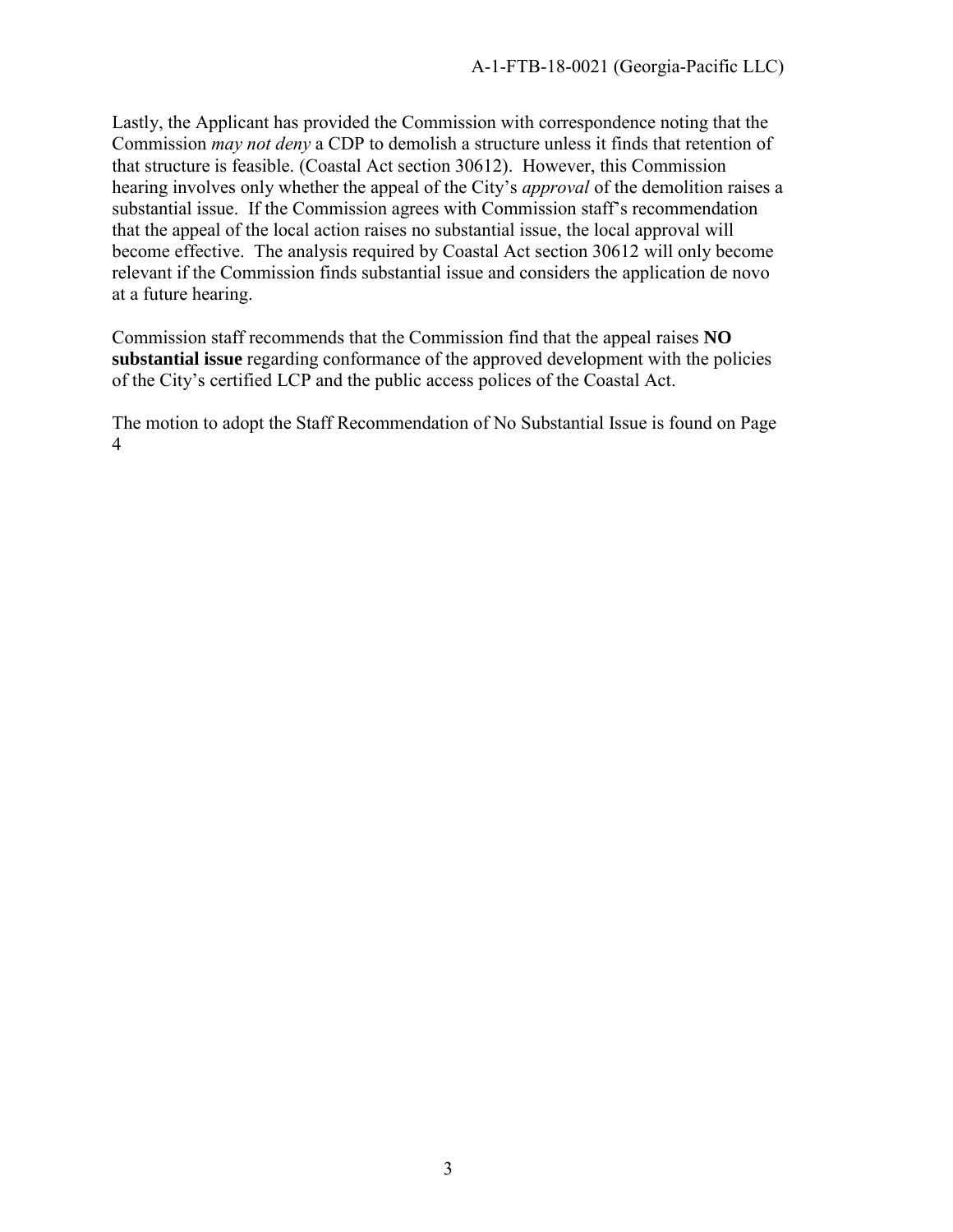# TABLE OF CONTENTS

## **APPENDICES**

- Appendix A Commission's Appeal Jurisdiction over Project
- [Appendix B Relevant LCP and Zoning Policies](https://documents.coastal.ca.gov/reports/2018/6/w11a/w11a-6-2018-appendix.pdf)
- Appendix C Historic Building Inventory
- Appendix D Substantive File Documents

## **EXHIBITS**

- Exhibit 1 Regional location map
- Exhibit 2 Site Location Map
- Exhibit 3 Zoning Map
- Exhibit 4 Site Photographs April 20, 2018
- Exhibit 5 –Historic Resource Determination
- Exhibit 6 –Structural Report
- Exhibit 7 Appeal from Gabriel Quinn Maroney
- Exhibit 8 [Final Location Action and Findings for CDP Approval](https://documents.coastal.ca.gov/reports/2018/6/w11a/w11a-6-2018-exhibits.pdf)
- Exhibit 9 Applicant Correspondence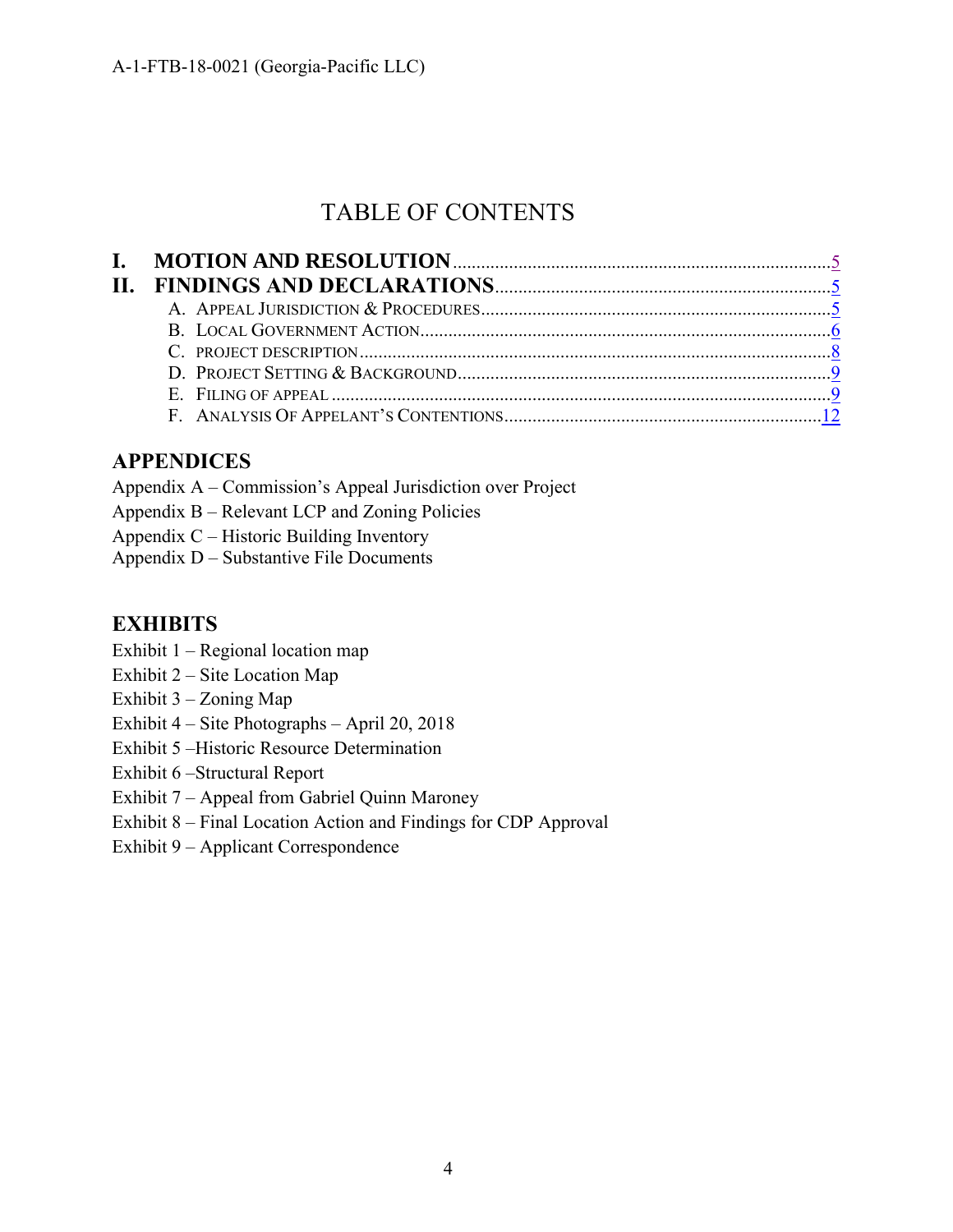## <span id="page-4-0"></span>**MOTION AND RESOLUTION**

#### **Motion**:

*I move that the Commission determine and resolve that Appeal No. A-1-FTB-18-0021 does not present a substantial issue with respect to the grounds on which the appeal has been filed under Section 30603 of the Coastal Act regarding consistency with the Certified Local Coastal Plan and/or the public access and recreation policies of the Coastal Act*.

Staff recommends a **YES** vote on the foregoing motion. Passage of this motion by voting "Yes" as is recommended by staff will result in a finding of **No Substantial Issue** and adoption of the following resolution and findings. The local action will become final and effective. The motion passes only by an affirmative vote of the majority of the appointed Commissioners present.

#### **Resolution:**

*The Commission hereby finds that Appeal No. A-1-FTB-18-0021 raises No Substantial Issue with respect to the grounds on which the appeal has been filed under Section 30603 of the Coastal Act regarding consistency of the approved development with the certified LCP and/or the public access policies of the Coastal Act*.

## <span id="page-4-1"></span>**I. FINDINGS AND DECLARATIONS**

## <span id="page-4-2"></span>**A. APPEAL JURISDICTION AND PROCEDURES**

Pursuant to Coastal Act Section 30603, the City of Fort Bragg's approval is appealable to the Commission because the approved development is located between the sea and the first public road paralleling the sea. The Commission's appeal jurisdiction is further discussed in [\[Appendix A\]](https://documents.coastal.ca.gov/reports/2017/10/w14a/w14a-10-2017-appendix.pdf), which is hereby incorporated by reference. The grounds for an appeal are limited to an allegation that the approved development does not conform to the standards set forth in the certified Local Coastal Program (LCP) and, as the development is located between the first public road and the sea, the public access policies set forth in the Coastal Act.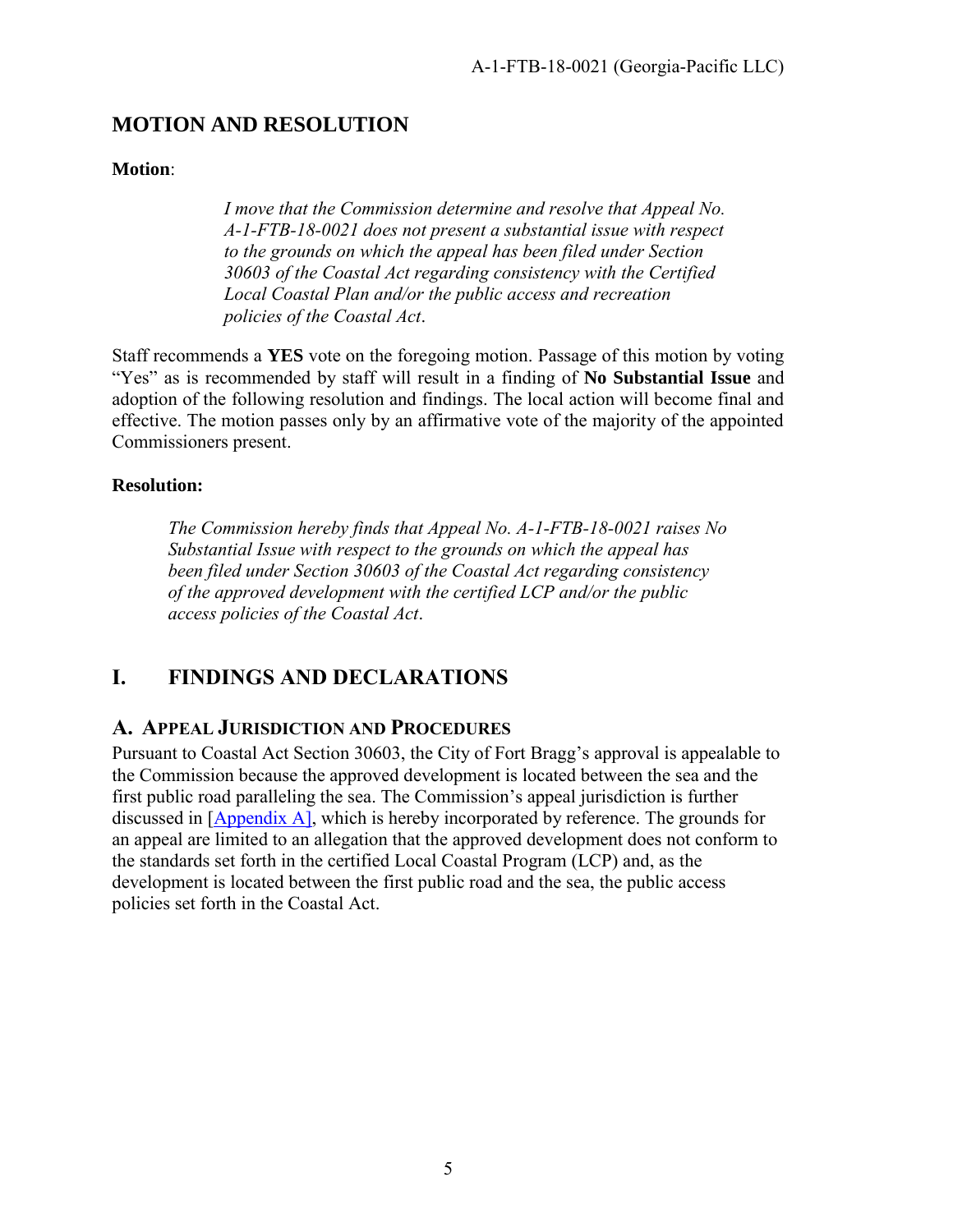#### A-1-FTB-18-0021 (Georgia-Pacific LLC)

Coastal Act Section 30625(b) requires the Commission to hear an appeal unless it determines that no substantial issue<sup>1</sup> exists with respect to the grounds on which the appeal has been filed. Even when the Commission chooses not to hear an appeal, an appellant nevertheless may obtain judicial review of the local government's coastal permit decision by filing a petition for a writ of mandate pursuant to Code of Civil Procedure, Section 1094.5. Commission staff has analyzed the administrative record for the approved project, including the County's Local Action Notice for the development (**Exhibit 8**), the appellant's claims (**Exhibit 7**), and the relevant requirements of the Coastal Act and certified LCP (Appendix B). Staff is recommending that the Commission find that the appeal raises no substantial issue with respect to the grounds on which the appeal has been filed.

In this case because the staff is recommending that the appeal raises no substantial issue, the Commission will hear arguments and vote on the substantial issue question. Generally, and at the discretion of the Chair, qualified persons will have three minutes per side to address whether the appeal raises a substantial issue. The only persons qualified to testify before the Commission on the substantial issue question are the applicant, the appellants and persons who made their views known before the local government (or their representatives), and the local government. Testimony from other persons regarding substantial issue must be submitted in writing. Furthermore, though the Appellant indicates in his appeal that the appeal is being filed by him as an individual as well as on behalf of an organization, the Appellant participated at the local level only in his individual capacity. Therefore the Appellant may only testify to the Commission in his individual capacity.

It takes a majority of Commissioners present to find that no substantial issue is raised.

If the Commission determines that the appeal does raise a substantial issue, the Commission would continue the *de novo* portion of the appeal hearing to a subsequent meeting.

## <span id="page-5-0"></span>**B. LOCAL GOVERNMENT ACTION**

 $\overline{a}$ 

On January 10, 2018, the City of Fort Bragg Planning Commission approved Coastal Development Permit No. CDP 11-12/17 with special conditions. The approved project authorizes Georgia Pacific, LLC (Applicant) to demolish and removes a 67,500-squarefoot (SF) industrial structure known as "Dry Shed #4." On January 22, 2018, the Planning Commission's approval was appealed to the City Council by Gabriel Quinn Maroney. On March 26, 2018, the City Council denied the appeal and approved CDP 11- 12/17.

 $1$  The term "substantial issue" is not defined in the Coastal Act or its implementing regulations. In previous decisions on appeals, the Commission has generally been guided by the following factors in making substantial issue determinations: (a) the degree of factual and legal support for the local government's decision; (b) the extent and scope of the development as approved or denied by the local government; (c) the significance of the coastal resources affected by the decision; (d) the precedential value of the local government's decision for future interpretations of its LCP; and, (e) whether the appeal raises only local issues, or those of regional or statewide significance.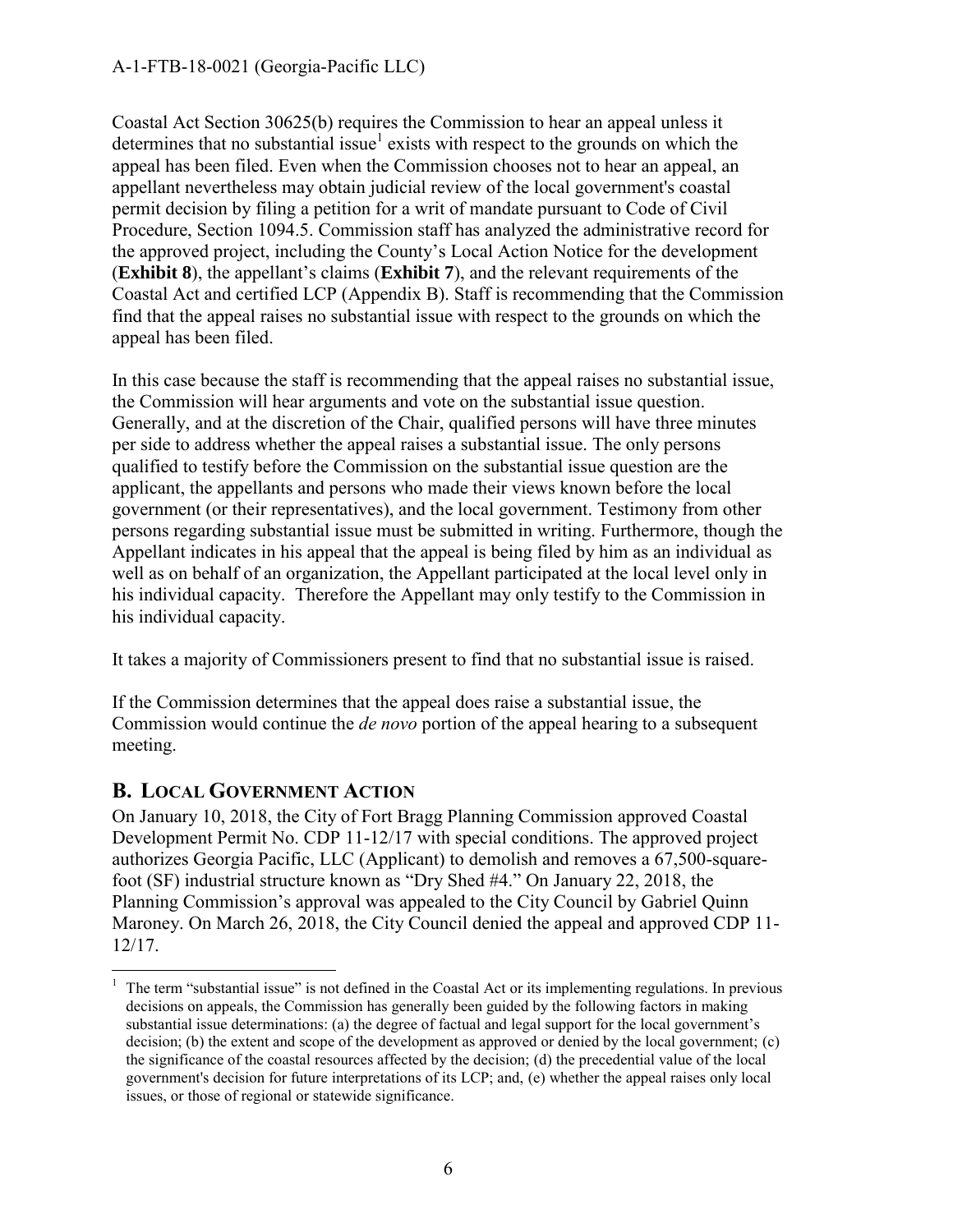The City granted its approval of the demolition of Dry Shed #4 subject to 11 special conditions that include, but are not limited to, the following:

- *1. All wooden timbers shall be segregated from other demolition debris. GP's contractor will ensure maximum participation in local timber recycling by opening the site up for a one weekend "yard sale" that is well advertised and allows locals to purchase materials for reuse on site.*
- *2. GP shall offer to donate the Dry Shed #4 sign to the City of Fort Bragg or the Historical Society for possible reuse on the site at a later date. If neither entity accepts the sign, the sign may be recycled.*
- *3. In the event prehistoric archaeological resources (marked by shellfish remains, flaked and ground stone tools, fire affected rock, human bone, or other related materials) are unearthed accidentally during demolition, all work in the vicinity of the site shall cease immediately, the Community Development Department shall be notified, and the proper disposition of resources shall be accomplished as required by CLUDC Section 17.50.030(D).*
- *4. The following Best Management Practices to control, reduce or prevent discharge of pollutants from demolition and material handling activities shall be utilized throughout project implementation:* 
	- *a. Material and products will be stored in manufacturer's original containers.*
	- *b. Storage areas will be neat and orderly to facilitate inspection.*
	- *c. Check all equipment for leaks and repair leaking equipment promptly. Perform major maintenance, repairs, and washing of equipment away from demolition site.*
	- *d. Designate a completely contained area away from storm drains for refueling and/or maintenance work that must be performed at the site.*
	- *e. Clean up all spills and leaks using dry methods (absorbent materials/rags).*
	- *f. Dry sweep dirt from paved surfaces for general clean-up.*
	- *g. Train employees in using these BMPs.*
	- *h. Avoid creating excess dust when breaking concrete. Prevent dust from entering waterways.*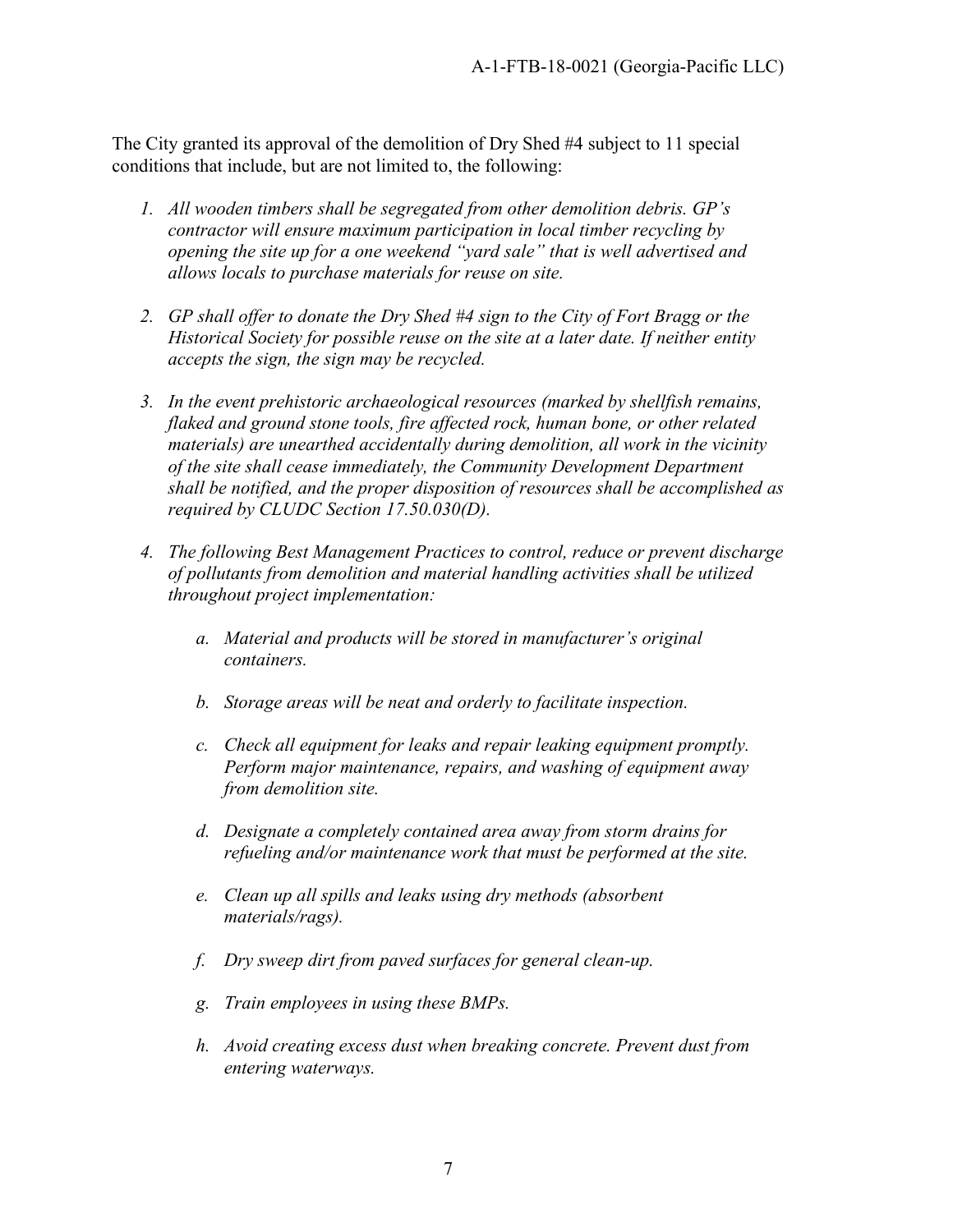*…* 

- *i. Protect storm drains using earth dikes, straw bales, sand bags, absorbent socks, or other controls to divert or trap and filter runoff.*
- *j. Shovel or vacuum saw-cut slurry and remove from the site.*
- *k. Remove contaminated broken pavement from the site promptly. Do not allow rainfall or runoff to contact contaminated broken concrete.*
- *l. Schedule demolition work for dry weather periods.*
- *m. Avoid over-application by water trucks for dust control.*
- *n. Cover stockpiles and other construction materials with heavy duty plastic secured and weighted on all sides to maintain cover from wind and rain even in high wind conditions. Protect from rainfall and prevent runoff with temporary roofs or heavy duty plastic and berms.*
- *5. Demolition activity shall cease if actual wind speeds reach or exceed 25 mph.*
- *6. Prior to issuance of demolition permits, the applicant shall secure a Facility Wide Dust Control Permit from the Mendocino County Air Quality Management District. All demolition activities shall be conducted in accordance with the requirements of the permit. Particles generated in the demolition process will be minimized via dust suppression control. A Dust Suppression Officer will be assigned to the facility during the dismantling process.*
- *11. All work involving structures with asbestos and lead containing paint will be performed in general accordance with local, state, and federal rules and regulations…*
- *… 13 Wherever possible, broken concrete and other demolition debris will be stockpiled on areas with improved asphalt or concrete surface. Potentially hazardous waste will be stored in a Potentially Hazardous Waste Storage Area.*
- *14 The applicant will follow the submitted Transportation Plan that describes the protocol and procedures to protect human health and the environment during transportation activities to remove debris with hazardous materials.*
- *15 The demolition of Dry Shed #4 shall be done in a complete manner to ground level, including any above ground portions of foundations, piers, columns, and concrete crib walls, but does not include the excavation and removal of elements of the foundation which are in-ground requiring excavation and ground disturbance, nor does it include removal of the existing asphalt floor.*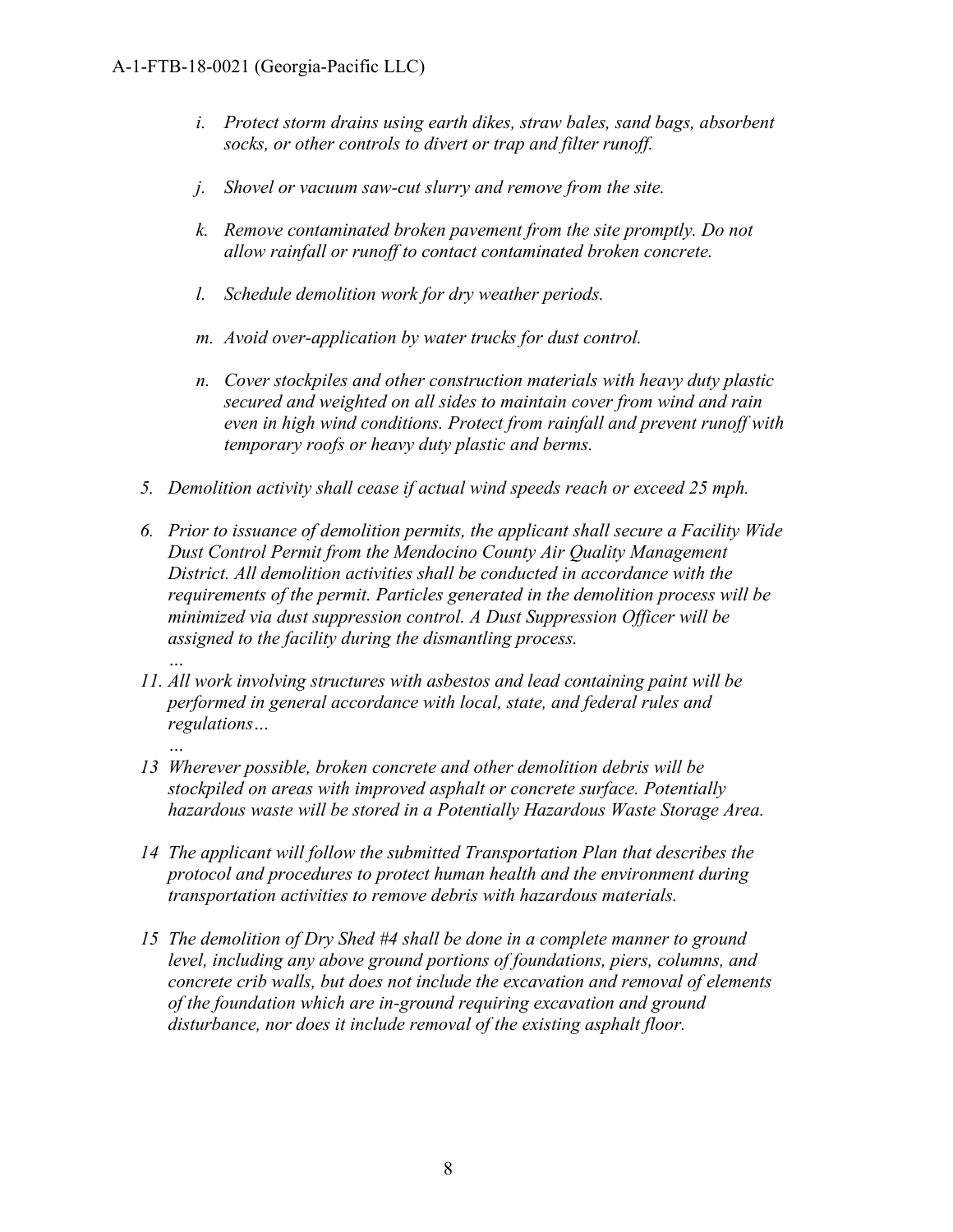16 *Native American Monitors will be on site during all removal of above ground foundations, piers, columns and concrete crib walls to ensure that no ground disturbance occurs.*

### **C. PROJECT DESCRIPTION**

The approved CDP authorizes the demolition of Dry Shed #4, a 450-foot-long by 150 foot wide industrial structure constructed in the 1960s. Dry Shed #4 was used for storage, drying and curing of timber for several decades, as recently as 2002. A 2008 structural engineering analysis of the structure, updated in 2017, documented significant structural deterioration due to severe recent weather conditions, limited recent maintenance, poor construction quality and the overall age of the building. The approved CDP authorizes only the above-ground demolition of the structure. The foundation is required to be left in place, and thus there will be no ground disturbance with the shed demolition project.

## <span id="page-8-0"></span>**D. PROJECT SETTING AND BACKGROUND**

The Georgia Pacific Mill Site occupies an approximately 323±-acre site located on an uplifted marine terrace that spans a roughly four-mile-long stretch of open ocean coastline west of Highway One along much of the length of the City of Fort Bragg. Immediately south of the Mill Site lies the mouth embayment of the Noyo River. The property is generally flat and heavily-graded, with scattered thickets of brushy vegetation along its western coastal bluff face. The Mill Site is planned and zoned under the City's certified LCP for Timber Resources Industrial (TI) uses. The IT land use designation and zoning reflects the past use of the site as a mill for lumber production that began in the 19<sup>th</sup> Century and ceased in 2002.

The Dry Shed #4 is bounded on the north by residential housing and on the east by the Central Business District (CBD) and Main Street. Dry Shed #4 is located is a disturbed area somewhat in the middle of the Mill Site that is now otherwise vacant and does not have any ESHA or other coastal resources. Additionally, the City is in the process of planning for future redevelopment of the site with land uses which will require an LCP amendment. The Noyo Headlands Park and Coastal Trail lies approximately ¼ mile west and ¼ mile due south of Dry Shed #4 and extends for approximately five miles along the bluffs.

#### **History of Mill Site Decommissioning**

According to historical records, the timber mill in Fort Bragg began operations in 1885. The Applicant acquired the facility and began operations in 1973. In November 2002, lumber production operations ceased, and since then, the Applicant has been decommissioning the site. The decommissioning has included dismantling buildings, site investigation and implementation of remediation activities. A brief summary of the aforementioned activities includes:

• In 2003 and 2004, the City approved two coastal development permits (CDP 1-03; CDP 2-04) authorizing demolition of 17 structures on the Mill Site, totaling 339,000 SF.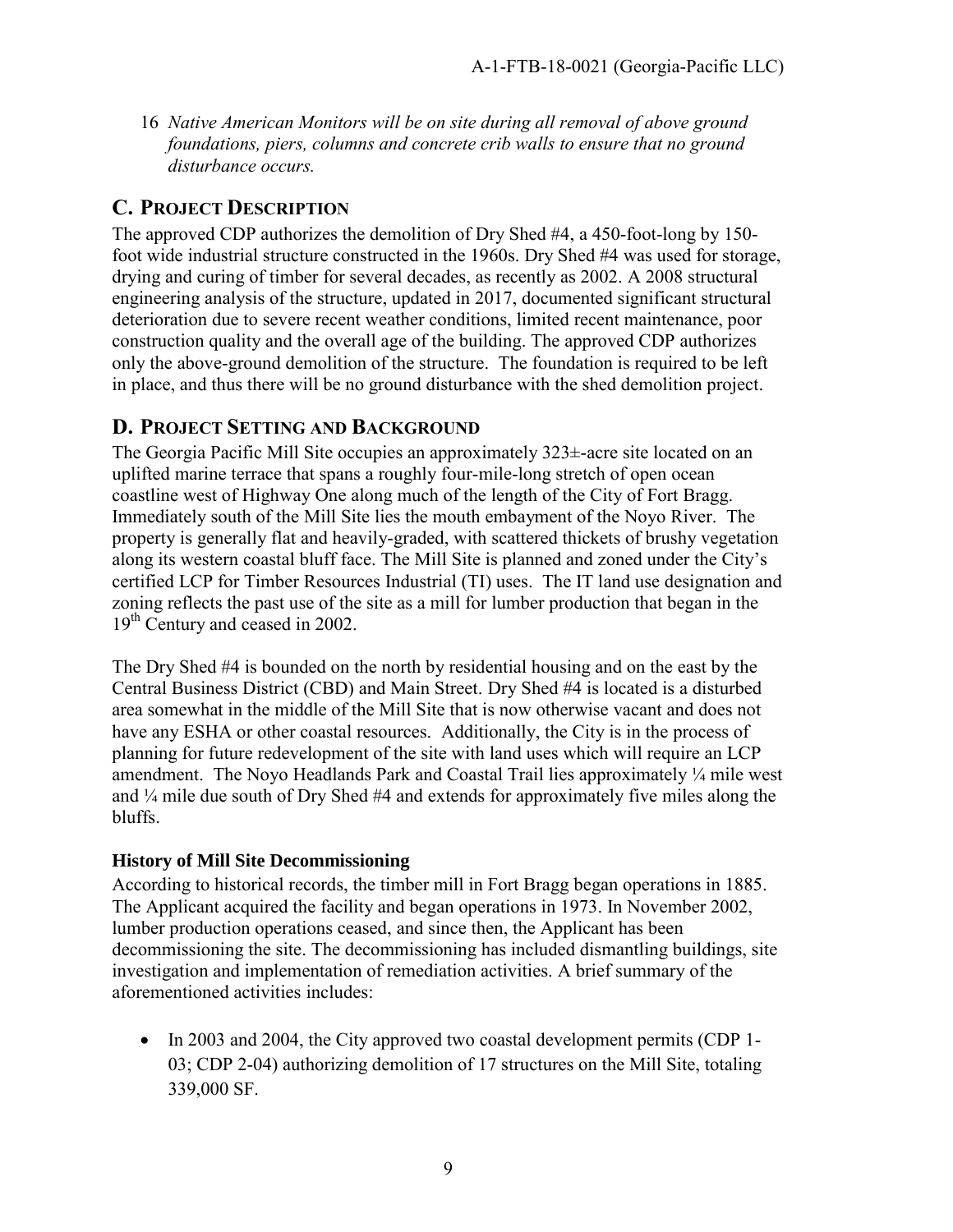- In 2005, the City approved CDP 3-05 authorizing: 1) the removal of all building foundations for the above structures; 2) additional investigation of soils and ground water contamination; and 3) interim remedial measures to control and mitigate soil and ground water contamination.
- In March 2009, the City received and approved a request for an emergency CDP for the demolition of the badly damaged Truck Loading Shed, which had suffered from serious damage due to driving winds. In June of 2009, the City approved an after-the-fact CDP for the truck shed demolition.
- In 2013, the City approved CDP 11-12 to remove the above-ground portions of 38 buildings on the Mill Site.
- By 2013, almost all of the buildings and structures at the Georgia Pacific Facility except Dry Shed #4 were demolished. In a 2014 Supplemental EIR completed by the City of Fort Bragg, the Georgia Pacific Lumber Mill Historic District site was recommended as no longer eligible for the National or California Register due to the loss of its contributing resources. Only one of 22 contributing resources remained and the setting had been greatly altered by the demolition of the other buildings.  $2^{\circ}$
- Though the Applicant has asserted that the current status of Dry Shed #4 creates a public nuisance, Commission staff has confirmed with the City that the City did *not* determine that Dry Shed #4 constitutes a public nuisance.

#### **Consideration of the Structure as a Historic Landmark**

At the time the Applicant submitted its application to demolish Dry Shed #4, it had not been considered for Historic Landmark designation. Prior to its approval of the CDP application for the demolition of Dry Shed #4, the City held several public hearings to consider whether to designate the structure as a Historic Landmark. The City also held multiple hearings on the subject CDP application, which was first considered by the Planning Commission in June of 2017, was later approved by the Planning Commission at a public hearing on January 22, 2018, and was again considered at a public hearing by the City County in its consideration of the local appeal on March 26, 2018. Below is a partial list of public hearings and determinations related to the possible designation of Dry Shed #4 as a Historic Landmark:

 $\overline{a}$ <sup>2</sup> ESA memo dated August 2, 2017 attached to Exhibit 5, the Applicant's Letters to the City (Exhibit 9), and referencing the City of Fort Bragg 2014 Supplemental EIR for the Coastal Restoration and Trail Project Phase II."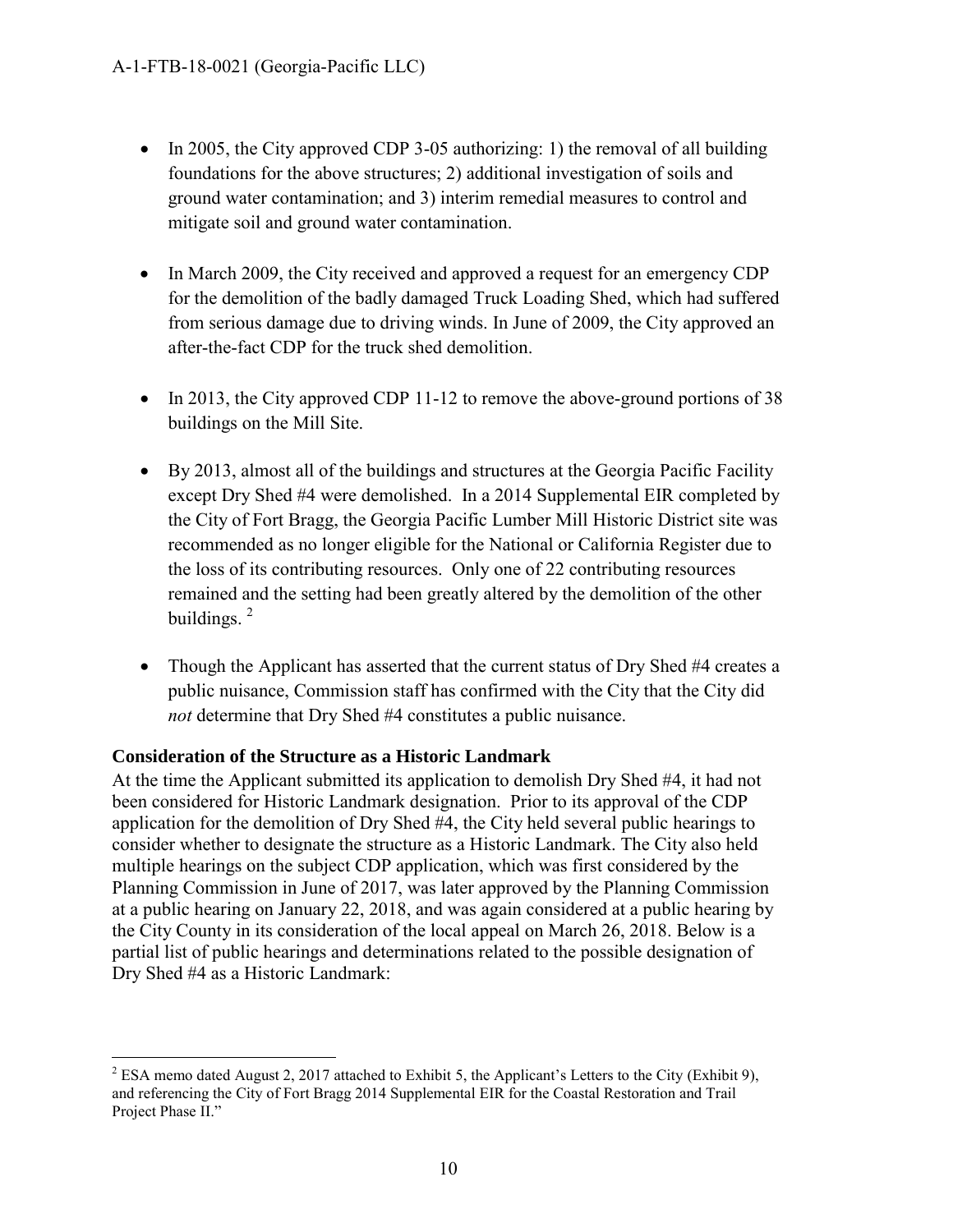- In July of 2017, the State Office of Historic Preservation (SHPO) determined that Dry Shed #4 does not qualify as a historic resource under federal law. The determination was based on the fact that the GP Mill Site is no longer eligible for listing on the National Register of Historic Places because most of the buildings no longer exist.
- In August of 2017, the Applicant's consultant published a report documenting the reasons why Dry Shed #4 does not qualify as a historic structure under State law.<sup>3</sup> The report references the State Historic Preservation Officer (SHPO) determination that the GP Mill Site "no longer retains sufficient integrity to function as a historic district, and as such Dry Shed #4 can no longer function as a contributor." Additionally, the Applicant's consultant determined that Dry Shed #4 "does not possess the historically significant associations to be considered eligible as an individual resource."
- In August, October and November of 2017, the City Planning Commission held public hearings to consider whether to recommend to the City Council that Dry Shed #4 be designated as a Historic Landmark and/or a City Landmark. The Commission ultimately voted not to recommend that the structure be designated as a Historic Landmark.
- In November of 2017, the City Council held a public hearing to consider whether to designate Dry Shed #4 as a Historic Landmark. The Council voted that the structure not be designated as a Historic Landmark because (1) neither SHPO nor the Applicant's consultant had determined Dry Shed #4 possessed distinguishing characteristics typical to a historic structure to be eligible for listing on the Federal or State registry; (2) Dry Shed #4 was a potential safety hazard due to its current damage and (3) Dry Shed #4 would be difficult to repair and reuse. See City Council Resolution 4051-2017.

## <span id="page-10-0"></span>**E. FILING OF APPEAL**

The Coastal Commission's North Coast District Office received a Notice of Final Action (NOFA) on the approved project on April 2, 2018, after the City Council denied the local appeal. The Commission's 10-working-day appeal period began on April 3, 2018 and ran through April 16, 2018. On April 13, 2018, Gabriel Quinn Maroney filed a timely appeal of the City's decision to grant the CDP for the proposed development (Exhibit ##). The appeal raises contentions related to: (1) historic preservation; (2) impacts on parks and public access; (3) inconsistency with the land use designation and zoning for the site; and (4) adverse impacts to the economic and social well-being of the area. In summary, the appeal contends the following:

 $\overline{a}$ 3 See ESA memo dated August 2, 2017 attached to Exhibit 5, the Applicant's Letters to the City (Exhibit 9), and referencing the City of Fort Bragg 2014 Supplemental EIR for the Coastal Restoration and Trail Project Phase II."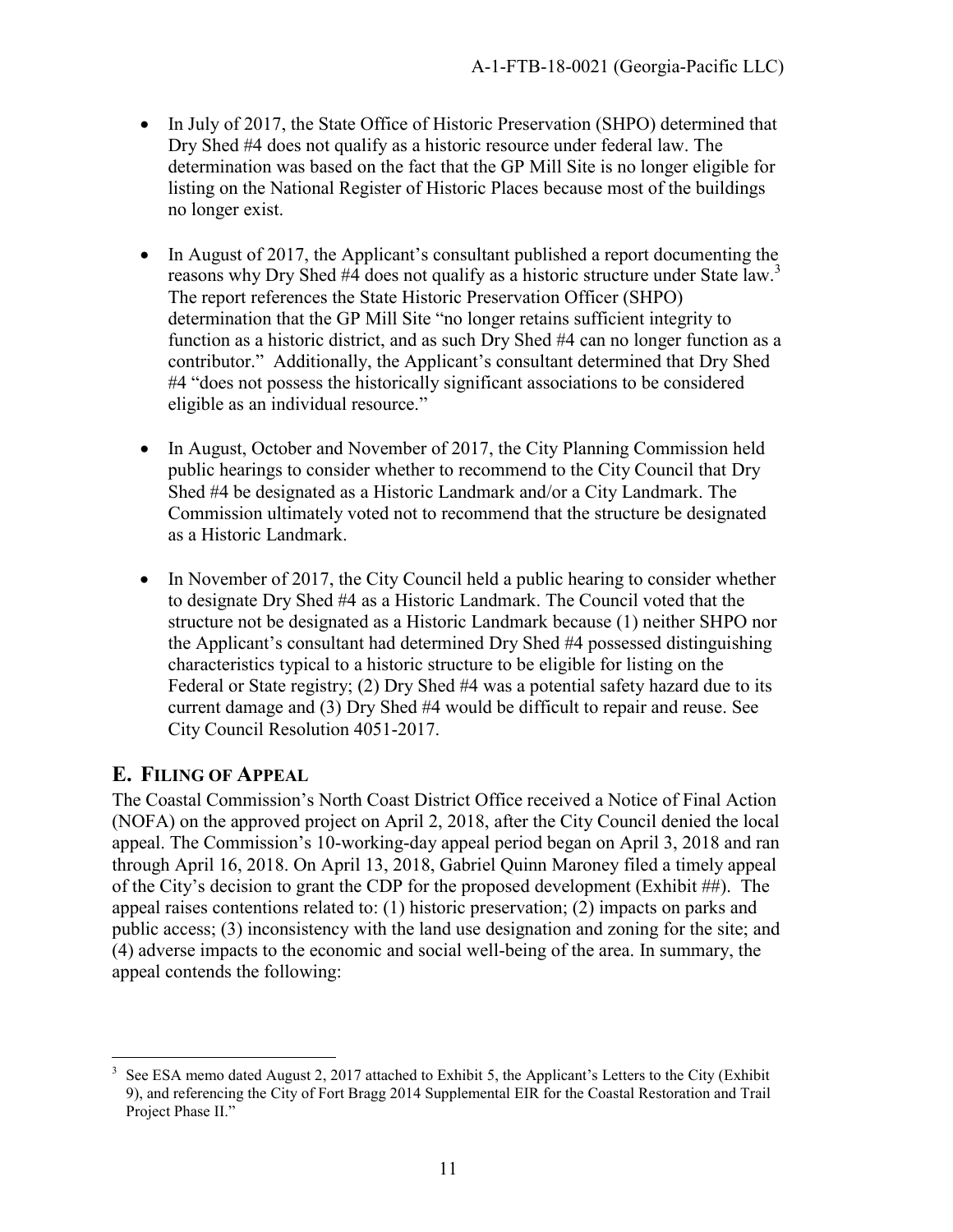- 1. The project approved by the City is inconsistent with the Historic Resources protection policies of the certified LCP, including LUP policy CD- 7.2 which states "discourage the demolition of historic building,." because " multiple significant errors were committed" determining that "Dry Shed #4 does not qualify for National, State or local historic designation.".
- 2. The project approved by the City is inconsistent with Section 30240(b) of the Coastal Act and related LCP policies as it does not adequately protect adjacent park and recreation areas, including the Noyo Headlands Park and trails, because adjacent park users will be subjected to disturbance associated with the authorized demolition activities and other current and future construction projects in the area.
- 3. The project approved by the City is inconsistent with the Timber Resources Industrial (IT) land use designation and zoning district, as demolition of the structure hinders the possibility of using the property for timber resource and forest products related manufacturing or recreational facilities which are intended uses under the land use designation and zoning. Despite the Applicant's claims to the contrary, the existing structure would only pose a safety risk if further dilapidation persists through lack of maintenance, and retrofitting the structure for industrial and recreational uses consistent with the land use designation and zoning is feasible.
- 4. The project approved by the City is inconsistent with Section 30001(d) of the Coastal Act and the mission and vision section of the Coastal General Plan, because the demolition of Dry Shed #4 will reduce the economic and social wellbeing in the area, as the structure is needed (a) for future economic uses in the City, such as a venue for logging competitions, artists, the Skunk Train, and the housing of local historic resources, and (b) to maintain a connection to the City's heritage as a center of the historic timber industry.

# <span id="page-11-0"></span>**F. ANALYSIS OF APPELLANT'S CONTENTIONS**

As set forth in Section 30603 of the Coastal Act, after certification of its LCP, an appeal of a local government-issued CDP for a development that is located between the first public road and the sea is limited to allegations made on the grounds that the approved development does not conform to the standards set forth in the certified LCP or with the public access policies of the Coastal Act. As discussed below, the Commission finds that all but the first of the above contentions present valid grounds for appeal, and none raise a substantial issue of conformance of the approved development with the policies of the certified LCP or with the public access policies of the Coastal Act. The different contentions are discussed below. The relevant LCP and Coastal Act policies are shown in full in Appendix B.

## **Contention 1**

As summarized above, the appeal contends that the project approved by the City is inconsistent with the Historic Resources protection policies of the certified LCP, including LUP Policies CD-7.1, and 7.2 because "multiple significant errors were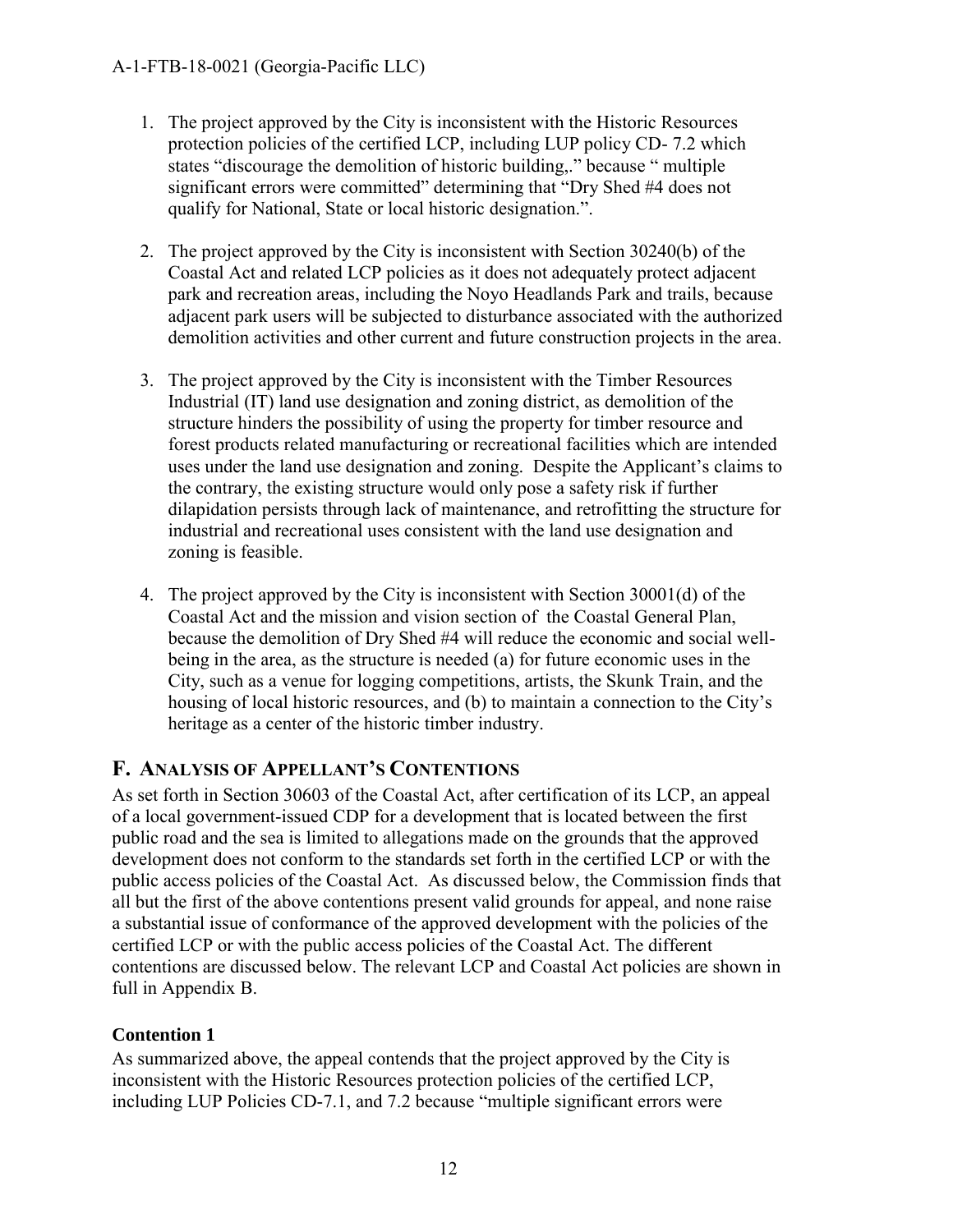committed" determining that "Dry Shed #4 does not qualify for National, State or local historic designation."

Community Design Policy CD-7.1 of the certified LUP directs the protection and preservation of buildings and sites "with historic and cultural significance to the community." Community Design Policy CD-7.2 discourages the demolition of historic buildings. (See full wording of Policies CD 7.1 and CD 7.2, and their accompanying text and programs in Appendix B). The Commission finds, as discussed below, that this contention does not raise a substantial issue of conformance of the approved project with the certified LCP because the City's determination that the structure did not qualify for the various types of historic protection is supported by evidence in the record.

First, the record includes evidence that Dry Shed #4 does not meet the criteria for designation as a historic resource under State or Federal law. As discussed above, the archival review of Dry Shed #4 undertaken by the Applicant's consultant, ESA, recommended that the building was not eligible for listing to the California or National Registers as either an individual resource or a contributor to a historic district because the building: (1) was constructed well after World War II and is not directly associated with the early development of or prominent years of the lumber industry in the area; (2) is not directly associated with persons important in history though the larger property was associated with C.R. Johnson; (3) is a common industrial building; and (4) is not expected to yield useful information important to history. The State Historic Preservation Officer (SHPO) concurred with the findings that the Georgia Pacific Historic District no longer retains sufficient integrity to function as a historic district and as such, Dry Shed #4 could no longer function as a contributor. The Applicant's consultant, ESA, further determined that Dry Shed #4 did not possess the historically significant associations to be considered eligible as an individual historical resource. (See ESA memo dated August 2, 2017 attached to Exhibit 5, the Applicant's Letters to the City (Exhibit 9), and referencing the Phase II Determination of Significance Standing Structures Georgia Pacific Lumber Mill Fort Bragg, California: Draft Report."

Second, the City Planning Commission and City Council held a series of public hearings to consider the designation of the structure as a Historic Landmark pursuant to Coastal Land Use and Development Code Chapter 17.74 (See full text of this Chapter in Appendix B). In order to qualify for Historic Landmark status, Dry Shed #4 would need to be: (1) listed, or contributing to a listing, in the National Register of Historic Places; (2) identified through a historic resources survey as qualifying for historic designation; or (3) designated as a historic landmark pursuant to Chapter 17.74. The City determined Dry Shed #4 did not qualify under the first two criteria because SHPO provided evidence that Dry Shed #4 did not meet the criteria for the National Register as a district and the Applicant's consultant provided evidence that a historic resources survey had not qualified it for historic designation. Regarding the last criteria, although the City voted to consider whether Dry Shed #4 could be designated as a Historic Landmark, the City ultimately voted that the structure not be designated as a Historic Landmark because (1) neither SHPO nor the Applicant's consultant had determined Dry Shed #4 was possessed distinguishing characteristics typical to a historic structure to be eligible for listing on the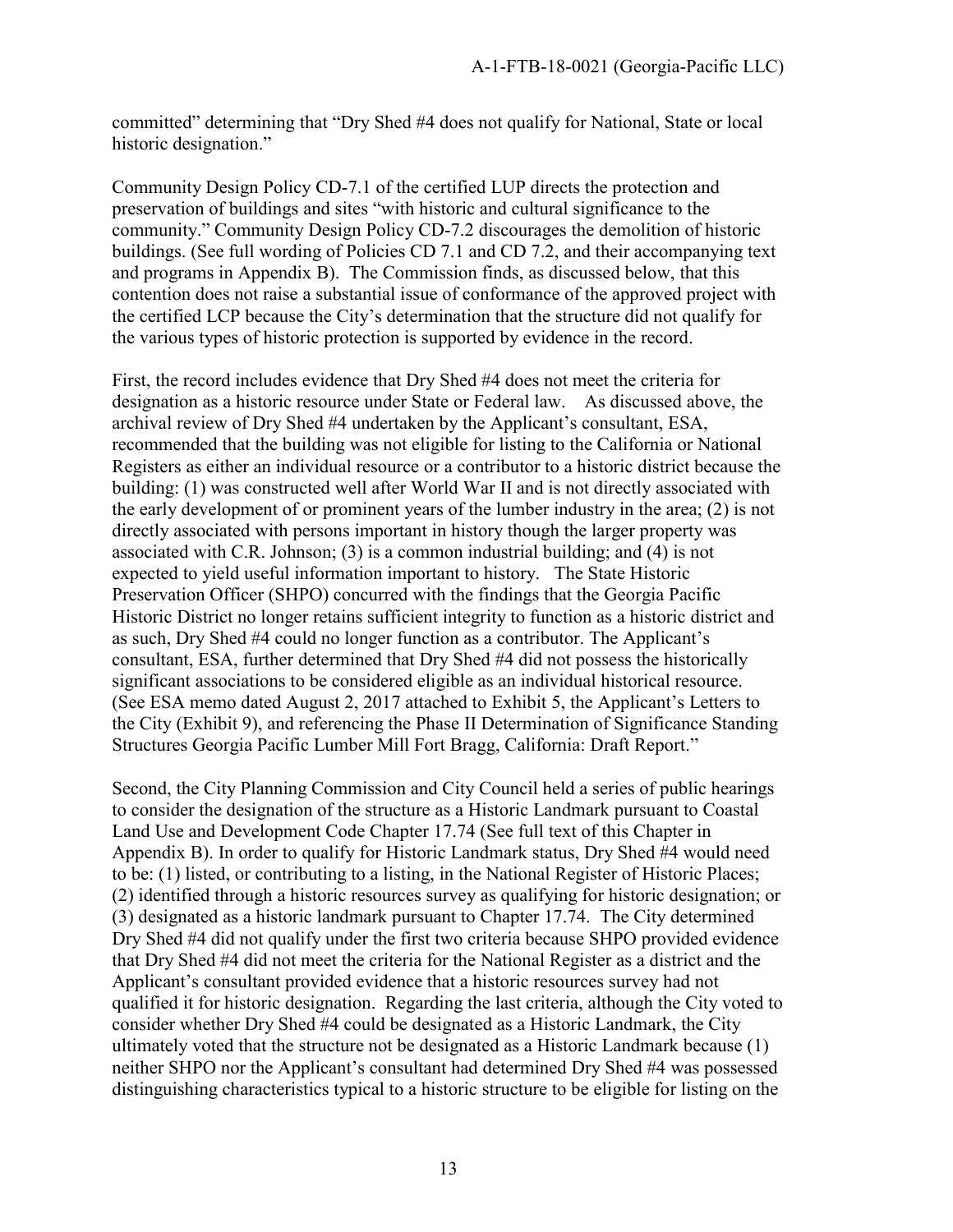Federal or State registry; (2) Dry Shed #4 was a potential safety hazard due to its current damage and (3) Dry Shed #4 would be difficult to repair and reuse. See City Council Resolution 4051-2017.

Third, in addition to SHPO and the Applicant's consultant determining that Dry Shed #4 was not eligible for listing on the federal or state registry and the City voting not to designate it as a Historic Landmark at the local level pursuant to Chapter 17.74, the City did not otherwise afford Dry Shed #4 protection pursuant to CEQA or other LCP-specific provisions regarding the protection of historic property.<sup>4</sup> The text accompanying LUP Policies CD 7.1 and CD 7.2 which "discourage the demolition of historic buildings" indicates that the City has a Historic Building Inventory that identifies buildings, sites, structures and objects of cultural and historical importance. To be included in the Historic Building Inventory, a structure must be at least 40 years old and meet other criteria related to its design and history. Although the Historic Building Inventory is not a comprehensive description of all historically or culturally significant buildings or sites in the community, none of the Georgia Pacific Lumber Mill structures, including Dry Shed #4, are listed on the LCP-identified Historic Building Inventory. (See the Historic Building Inventory in Appendix C and the LCP text discussing the Historic Building Inventory in Appendix B) While Dry Shed #4 is at least 40 years old, most all of the other buildings and structures on the Georgia Pacific site had been demolished by 2013, significantly altering the condition of the Georgia Pacific site.

In addition, LUP Policy CD 7.2 discourages but does not prohibit demolition of historic buildings. Even if the structure had appeared on the Historic Building Inventory or was otherwise afforded LCP-specific protection, the City did take steps to discourage the demolition of Dry Shed #4 by encouraging its reuse. Special Condition 2 of the City's approval requires that the Applicant shall offer to donate the Dry Shed #4 sign to the City of Fort Bragg or the Historical Society for possible reuse on the site at a later date. The sign may be recycled only if neither entity accepts the sign.

Further, the appeal contention does not raise a Coastal Act issue of statewide importance. The Coastal Act does not directly address the protection of historic structures. Section 30244 of the Coastal Act requires reasonable mitigation measures where development would adversely impact paleontological or archaeological resources. Dry Shed #4 was built in the 1960s and does not qualify as an archaeological or paleontological resource. Also, Dry Shed #4 is the only remaining building on a site significantly altered by the previously authorized demolition of its other contributing resources. Therefore, the contention, in this instance, only raises local issues, and not those of statewide significance.

 4 The Land Use Plan Glossary defines historic property as "a structure or site that has significant historic, architectural, or cultural value." In addition, Section 17.40.020(A) expressly states that the provisions of its chapter do not replace, supersede, or modify the independent requirement for a CDP approved pursuant to the otherwise applicable policies and standards of the certified LCP. Also, the fact that a resource is not listed in or determined to be eligible for listing in the California Register of Historic Resources, nor identified as significant in a historical resource survey or included in a local register of historical resources shall not preclude a lead agency from determining that the resource may be a historical resource for purposes of Public Resources Code section 21084.1.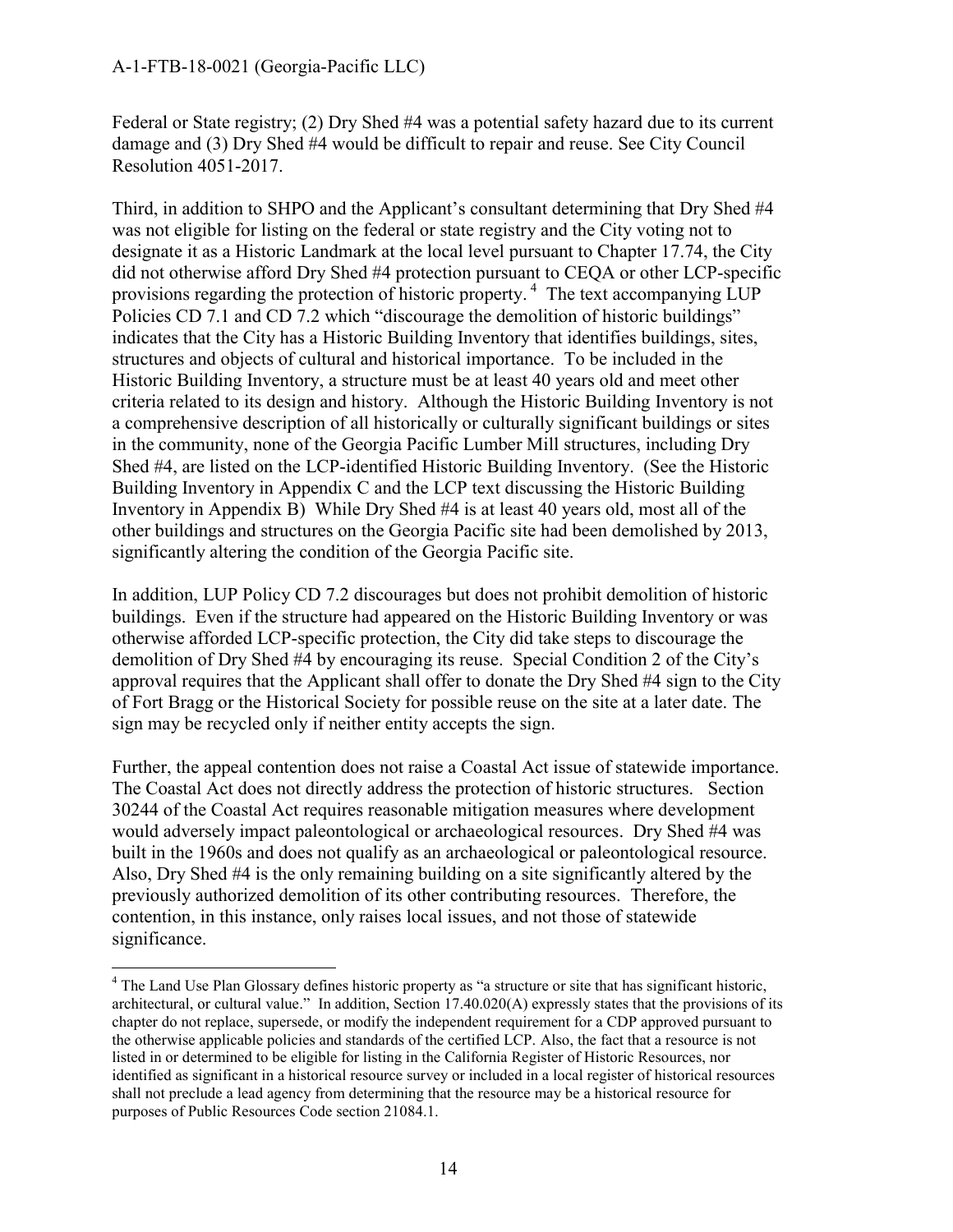Therefore, the Commission finds, for all of the reasons identified above, that the appeal of the City's approval does not raise a substantial issue of conformity of the approved project with the historic resource protection policies of the certified LCP.

#### **Contention 2**

As summarized above, the appeal contends that the project approved by the City does not adequately protect adjacent park and recreation areas, including the Noyo Headlands Park, which occupies the blufftop adjacent to the shoreline and contains a segment of the California Coastal Trail, because adjacent park users will be subjected to disturbance associated with the authorized demolition activities and other current and future construction projects in the area. The appeal cites inconsistency with Coastal Act § 30240, which states in part that development in areas adjacent to parks and recreation areas shall be compatible with the continuance of those parks and recreation areas. Although Section 30240 of the Coastal Act is not a part of the standard of review for review and approval of CDPs within the City's coastal development permit jurisdiction, the public access policies of both the Coastal Act and the LCP do govern the review and approval of development within the City's jurisdiction that will be located between the first public road and the sea. For example, §30210 requires maximum public access and recreational opportunities shall be provided. Additionally, §30211, policy requires that development shall not interfere with the public's right of access to the sea. Furthermore, the City's Policies – OS-16.1 (Coastal Access) and OS-16.2 (Right of Public Access) – maximize public access and recreational opportunities, non-interference with said access, and public safety consistency with access to the sea.

The subject demolition site is located approximately  $\frac{1}{4}$  mile east and  $\frac{1}{4}$  mile north of the Coastal Trail that extends along the entire shoreline of the GP Mill site. There are several ways to access this new public coastal trail, from the west ends of North Harbor Drive, Cypress Street, and Elm Street, none of which are within ¼ mile of the structure approved for demolition. The trail has two distinct pieces at present- the north, with parking at west end of Elm Street, south of Glass Beach, and the south, with parking at west end of Cypress Street, which is north of Noyo Harbor. There is no public access or evidence of public access through the approved demolition site to the park and recreation area adjacent to the western edge of the Applicant's property. In addition, the project area is not specified as a future vertical access location in the certified LCP. Therefore, all of the coastal access trails at the GP Mill Site are physically distant from the demolition site in locations not likely to be affected by the approved demolition work.

Furthermore, the authorized demolition activities are anticipated to create only short-term and temporary impacts to surrounding areas. Demolition work is anticipated to take approximately eight weeks to complete.

Finally, as discussed above, the City's approval includes various conditions related to air quality protection, water quality protection, the proper handling and disposal of hazardous materials and waste, and traffic control/circulation. See Special Conditions 4-5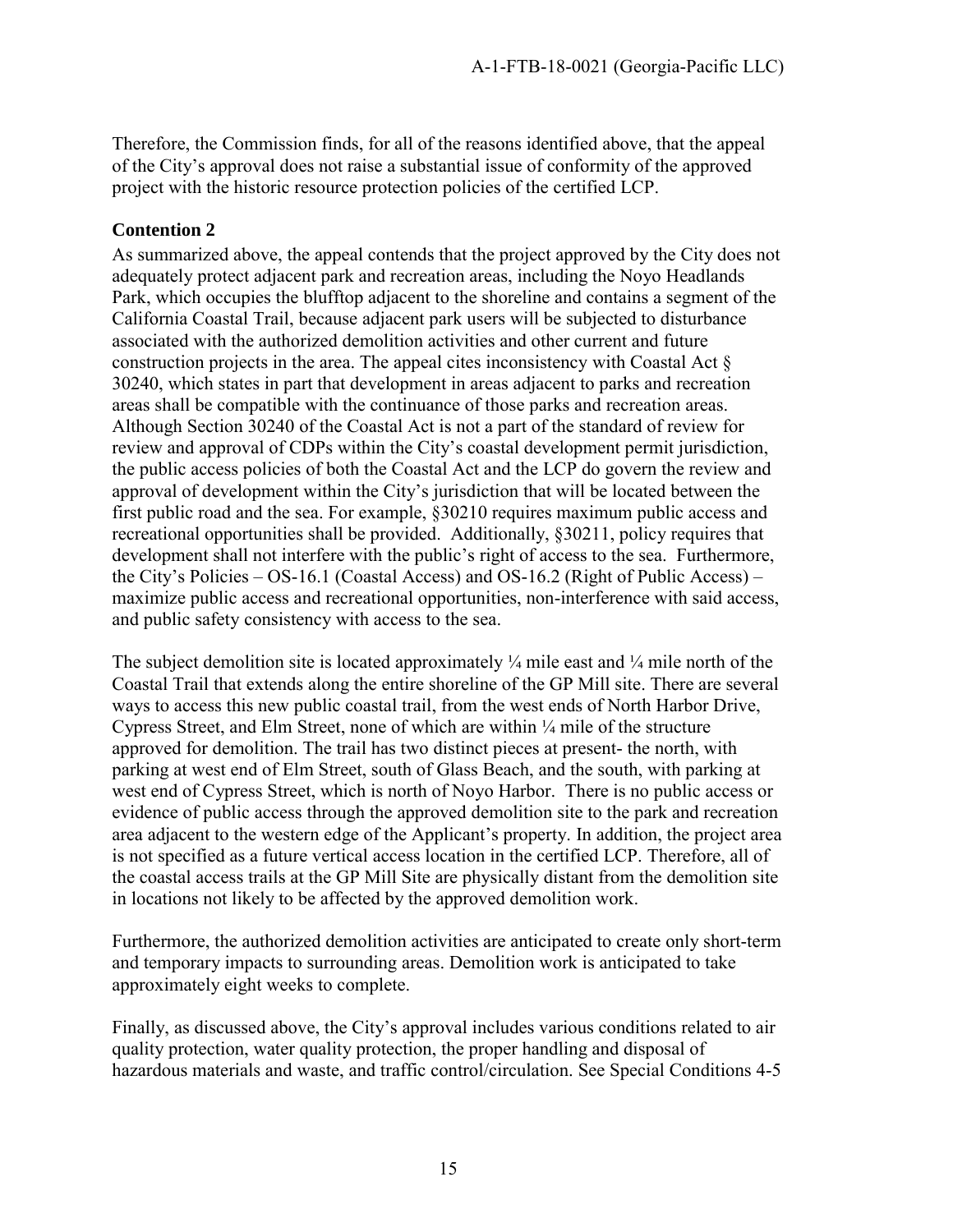#### A-1-FTB-18-0021 (Georgia-Pacific LLC)

and 11-16 of the City's approval which are included in Finding B, "Local Government Action," above.

Therefore, the Commission finds that there is a high degree of legal and factual support for the City's decision that the approved development will not adversely affect adjacent park and recreation areas or public access. As such, the Commission finds that this contention of the appeal does not raise a substantial issue of conformance of the project as approved with the policies and standards of the certified LCP or with the public access policies of the Coastal Act.

#### **Contention 3**

As summarized above, the appeal contends that the project approved by the City is inconsistent with the Timber Resources Industrial (IT) land use designation and zoning district, as demolition of the structure hinders the possibility of using the property for timber resource and forest products manufacturing or recreational facilities which are the intended uses under the land use designation and zoning district. By authorizing the demolition of the structure under the approved CDP, the appeal contends that the approved project fails to protect recreational facilities that otherwise "could be used recreationally with proper repair/maintenance."

The appeal opines that despite claims by the Applicant that "the structural integrity of Dry Shed Number 4 is substantially compromised and in decline," and the threat to safety is exaggerated. The appellant contends that the Kennedy/Jenks (Structural Assessment) consultant report cited by the Applicant with regard to the safety threat actually indicates that the vast majority of the building remains in good standing, and that the safety would only become an issue if further dilapidation persists. The appellant further contends that it is economically feasible to rehabilitate and retrofit Dry Shed #4 for further use within a reasonable period of time.

The Commission finds that the project does not raise a substantial issue of conformance with the Timber Resources Industrial zoning. Whether or not the existing structure can be retrofitted for a use allowed by the IT land use designation and zoning district, the approved project involves the demolition of a building associated with the land use category and previously used for storage and inventory of wood products. Demolition is not prohibited in the IT zone, and repair and maintenance of structures in the IT zone is not mandatory. Although the land use designation and zoning district limit new uses of the site to only the uses described in the land use designation and zoning district, in this case, no new use is incorporated into the approved project, just demolition of an existing structure.

Therefore, the Commission finds that there is a high degree of legal and factual support for the City's decision that the approved development is consistent with the IT land use designation and zoning requirements. As such, the Commission finds that the contention does not raise a substantial issue of conformance of the project as approved with the policies and standards of the certified LCP and with the public access policies of the Coastal Act.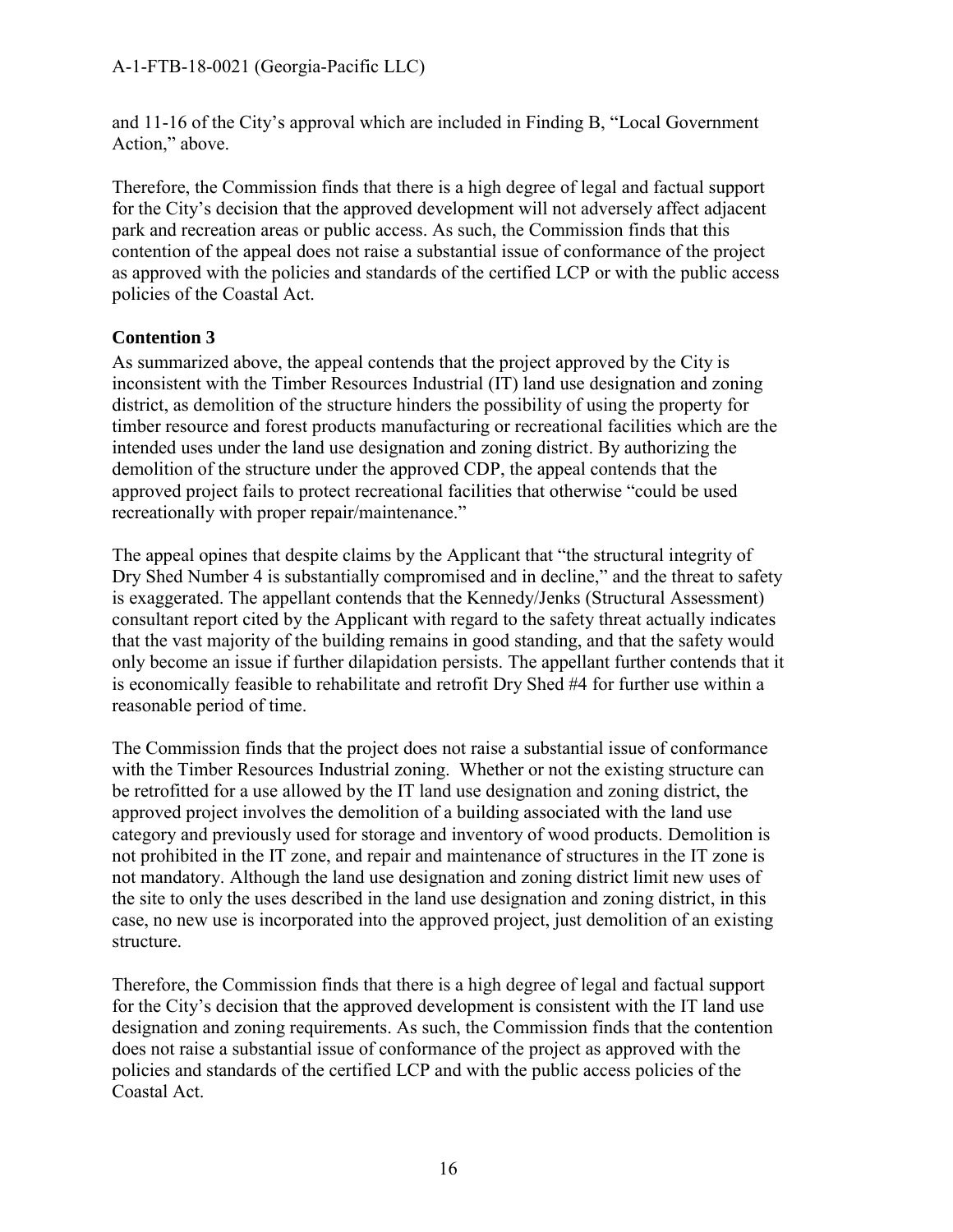#### **Contention 4**

As summarized above, the appeal contends that the project approved by the City is inconsistent with Section 30001(d) of the Coastal Act, because the demolition of Dry Shed #4 will reduce the economic and social well-being in the area, as the structure is needed for future economic uses in the City. Section 30001(d) of the Coastal Act states as follows:

(d) That existing developed uses, and future developments that are carefully planned and developed consistent with the policies of this division, are essential to the economic and social well-being of the people of this state and especially to working persons employed within the coastal zone.

The appeal further cites text from the LUP Mission and Vision section, which states in part:

The mission of the Coastal General Plan is to preserve and enhance the small town character and natural beauty that make the City a place where people want to live and visit, and to improve the economic diversity of the City to ensure that it has a strong and resilient economy which supports its residents. Fort Bragg is:

- A city that values its roots in the fishing and timber industries and seeks to maintain a connection to its past, while preparing for the future.
- A city with strong connections to its heritage and a commitment to the preservation of historic resources.

The appeal states that the structure authorized for demolition under the approved CDP could be used "for known and planned future economic uses," including the Skunk Train (California Western Railroad), which is located near the subject site, and as a venue for logging competitions or other local cultural organizations that "provide important public access and engagement with the area's natural coastal environment and ties to the historic logging industry, of which Dry Shed #4 is an integral part as the last remaining industrial mill building in Fort Bragg."

As stated above, Coastal Act Section 30603(b)(1) limits the grounds for an appeal to an allegation that the development does not conform to the standards set forth in the certified LCP or the public access policies of the Coastal Act. The City's certified Land Use Plan is contained within a document known as the "City of Fort Bragg Coastal General Plan." Section C of Chapter 1 of the Coastal General Plan indicates that only certain policies contained within the Coastal General Plan constitute the certified Land Use Plan portion of the City's LCP and governs the review and approval of coastal development permits. Those policies are identified by policy number. Section C and its complete listing of the policies that are a part of the certified LUP are contained in Appendix B. The contention of inconsistency with Section 30001(d) of the Coastal Act and Chapter 1 text of the LUP does not allege an inconsistency of the project as approved with the policies that constitute the certified LCP or the public access policies of the Coastal Act. Rather, the